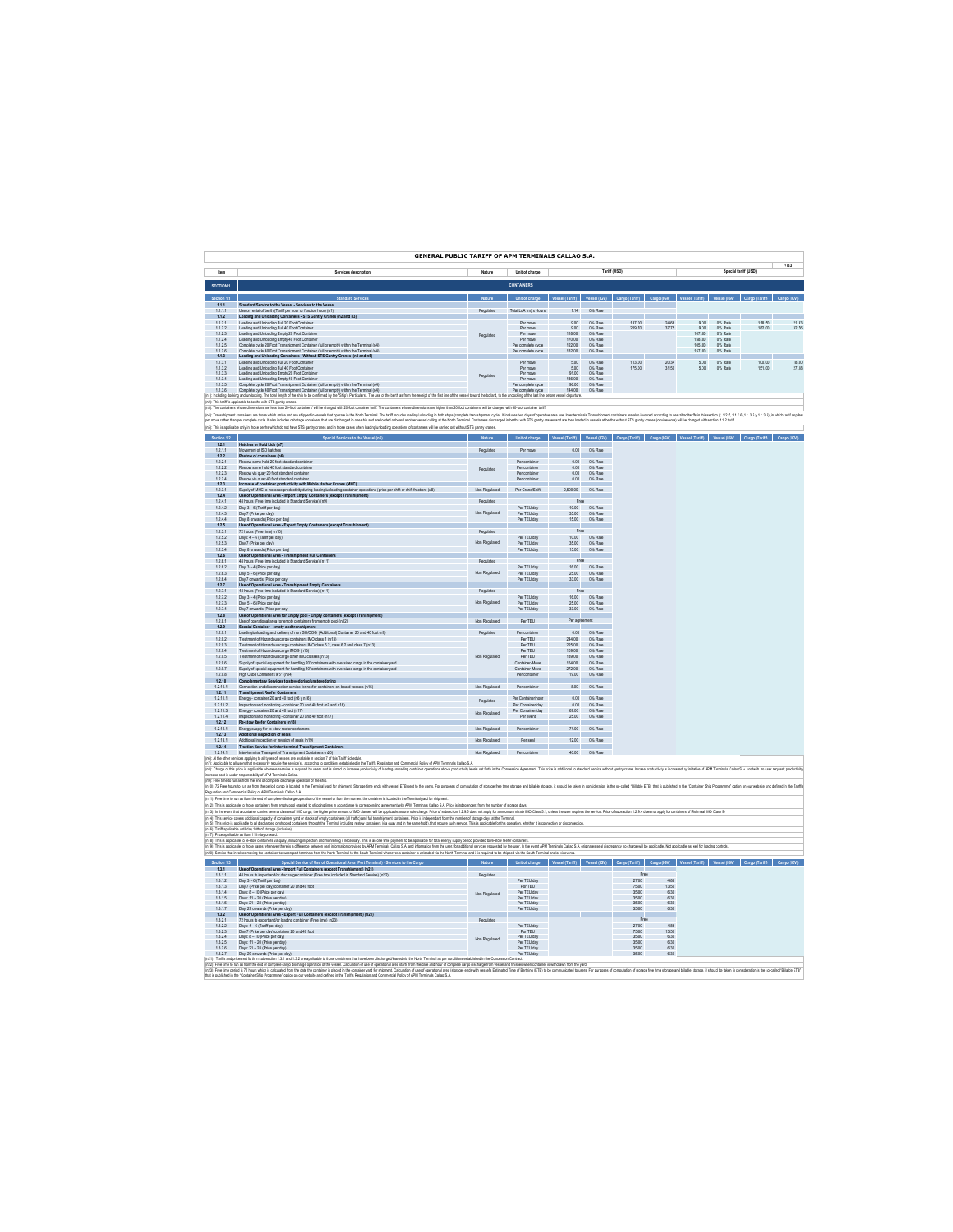| Section 1.4  | Temporary Depot Special Service - Services to the Cargo                                                                                                                                                                        | <b>Nature</b> | Unit of charge                   | <b>Vessel (Tariff)</b>                                              | Vessel (IGV)                                    | Cargo (Tariff)   | Cargo (IGV)    | Vessel (Tariff) | Vessel (IGV)<br>Cargo (Tariff) | Cargo (IGV) |
|--------------|--------------------------------------------------------------------------------------------------------------------------------------------------------------------------------------------------------------------------------|---------------|----------------------------------|---------------------------------------------------------------------|-------------------------------------------------|------------------|----------------|-----------------|--------------------------------|-------------|
| 141          | Temporary Depot Integrated Service for dry import containers (n24)                                                                                                                                                             |               |                                  |                                                                     |                                                 |                  |                |                 |                                |             |
| 1411         | 20' Container - Includes use of area until the 10th day.                                                                                                                                                                       |               | Per container                    |                                                                     |                                                 | 227.00           | 40.86          |                 |                                |             |
| 1412         | 40' Container - Includes use of area until the 10th day                                                                                                                                                                        |               | Per contained                    |                                                                     |                                                 | 298.00           | 53.64          |                 |                                |             |
| 1413         | Use of area during days 11 - 20 (Price per day) (n25)                                                                                                                                                                          | Non Regulated | Per TEUlday                      |                                                                     |                                                 | 15.00            | 2.70           |                 |                                |             |
| 1414         | Lise of area during days 21 - 28 (Price per day) (n25)                                                                                                                                                                         |               | Per TFI lider                    |                                                                     |                                                 | 20.00            | 3.60           |                 |                                |             |
| 1415         | Lise of area from 29th day onwards and other services (n25).                                                                                                                                                                   |               |                                  |                                                                     | See section 1.3.1.7 and others from section 1.5 |                  |                |                 |                                |             |
| 142          | Temporary Depot Integrated Service for dry export containers (n26)                                                                                                                                                             |               |                                  |                                                                     |                                                 |                  |                |                 |                                |             |
| 1.4.2.1      | 20' Container - Includes use of area until the 7th day                                                                                                                                                                         |               | Per contained                    |                                                                     |                                                 | 178.00           | 32.04          |                 |                                |             |
| 1422         | 40' Container - Includes use of area until the 7th day.                                                                                                                                                                        |               | Per container                    |                                                                     |                                                 | 248.00           | 44.64          |                 |                                |             |
| 1423         | Lise of area days 8 = 10 (Price nec day) (n27).                                                                                                                                                                                | Non Regulated | Per TELliday                     |                                                                     |                                                 | 7.00             | 126            |                 |                                |             |
| 1424         | Hse of acea days 11 - 20 (Price net day) (n27).                                                                                                                                                                                |               | Per TFI lider                    |                                                                     |                                                 | 9.00             | 162            |                 |                                |             |
| 1425         | Lise of acea during days 21 - 28 (Price per day) (n27).                                                                                                                                                                        |               | Per TFI lider                    |                                                                     |                                                 | 20.00            | 3.60           |                 |                                |             |
| 1426         | Use of area from 29th day onwards and other services (n27)                                                                                                                                                                     |               |                                  |                                                                     | See section 13.2.7 and others from section 1.5  |                  |                |                 |                                |             |
| 1.4.3        | Temporary Depot integrated service for reefer import containers (n28)                                                                                                                                                          |               |                                  |                                                                     |                                                 |                  |                |                 |                                |             |
| 1,43.1       | 20' Container - Includes use of area until the 7th                                                                                                                                                                             |               | Per container                    |                                                                     |                                                 | 299.00           | 53.82          |                 |                                |             |
| 1432         | 40° Container - Includes use of area until the 7th                                                                                                                                                                             | Non Regulated | Per contained                    |                                                                     |                                                 | 368.00           | 68.24          |                 |                                |             |
| 1433         | Use of area during days 8 - 10 (Price per day) (n29)                                                                                                                                                                           |               | Per TFI liders                   |                                                                     |                                                 | 10.00            | 180            |                 |                                |             |
| 1434         | Use of asea from day 11 cowards and other services (n29).                                                                                                                                                                      |               |                                  | See section 1.4.1.3.1.4.1.4 and 1.3.1.7 and others from section 1.6 |                                                 |                  |                |                 |                                |             |
| 144          | Temporary Depot integrated service for reefer export containers (n30)                                                                                                                                                          |               |                                  |                                                                     |                                                 |                  |                |                 |                                |             |
| 1441         | 20' Container - Includes use of area until the 7th                                                                                                                                                                             |               | Per Container                    |                                                                     |                                                 | 266.00           | 4788           |                 |                                |             |
| 1442         | 40' Container - Includes use of area until the 7th                                                                                                                                                                             | Non Regulated | Per Container                    |                                                                     |                                                 | 328.00           | 69.04          |                 |                                |             |
| 1443         | Use of area from day 8 onwards and other services (n31)                                                                                                                                                                        |               |                                  | See section 1423 to 1425 1327 and others of section 15.             |                                                 |                  |                |                 |                                |             |
|              | In241: This shall be accelcable whenever APM Terminals Callao S.A has been nominated as Temporary Depot (3014). Service includes Caroo Portion of Standard Service, use of coemploral awa until the 10th day, documentation my |               |                                  |                                                                     |                                                 |                  |                |                 |                                |             |
|              | the vessel and finishes when the container is withdrawn from the container vard. First two days (48 hours) are free of charge and are included within the standard service.                                                    |               |                                  |                                                                     |                                                 |                  |                |                 |                                |             |
|              | (n25): Price of section 1.4.1.3 is applicable to use of operational areas from days 11 to 20 of Temporary Depot; price of section 1.4.1.4 is applicable for days 21 to 28; and price of section 1.3.1.7 is applicable for days |               |                                  |                                                                     |                                                 |                  |                |                 |                                |             |
|              | In261 This shall be acclicable whenever APM Terminals Callao S.A has been nominated as Temporary Decot (3014). Service includes Caroo Portion of Standard Service, use of coerational area until the 7th day, documentation re |               |                                  |                                                                     |                                                 |                  |                |                 |                                |             |
|              | container vard until the Estimated Time of Berthino (ETB) of the vessel. For ourcoses of correctation of storage free time storage in a finance. As foculate barace, it should be taken in consideration is the so-called 'Bil |               |                                  |                                                                     |                                                 |                  |                |                 |                                |             |
|              |                                                                                                                                                                                                                                |               |                                  |                                                                     |                                                 |                  |                |                 |                                |             |
|              | hours) are free of charge and are included within standard service.                                                                                                                                                            |               |                                  |                                                                     |                                                 |                  |                |                 |                                |             |
|              |                                                                                                                                                                                                                                |               |                                  |                                                                     |                                                 |                  |                |                 |                                |             |
| days.        | In27): Price of section 1.4.2.3 is applicable to use of coerational area from days 8 to 10 of Terrorismy Depot orice of section 1.4.2.4 is applicable to days 11 to 20; orice of section 1.4.2.5 is applicable for days 21 to  |               |                                  |                                                                     |                                                 |                  |                |                 |                                |             |
|              |                                                                                                                                                                                                                                |               |                                  |                                                                     |                                                 |                  |                |                 |                                |             |
|              | in28: This shall be applicable whenever APM Terminals Callao S.A. has been rominated as Temporary Depot (3014). Service includes Caroo Portion of Standard Service, use of operational area until the 7th day, research to ent |               |                                  |                                                                     |                                                 |                  |                |                 |                                |             |
|              | transmission. Use of coerational area is calculated is from the date of complete cargo discharge of the vessel until the container is withdrawn from the container ward. First two days (48 hours) are free of charge and are  |               |                                  |                                                                     |                                                 |                  |                |                 |                                |             |
|              | in29): Price of section 1.4.3.3 is applicable to use of coanational area from days 8 to 10 of Terrororay Depot: orice of section 1.4.1.3 is applicable for days 11 to 20: orice of section 11.4.1 a applicable for days 21 to  |               |                                  |                                                                     |                                                 |                  |                |                 |                                |             |
|              | inspection and monitoring for day 8th onwards as well. For the other services, the sections 1.5.1.1.5.3.1.5.4 and 1.5.5, are applicable independently from the number of storage days.                                         |               |                                  |                                                                     |                                                 |                  |                |                 |                                |             |
|              | in301: This shall be acclicable whenever APM Terminals Callao S.A has been nominated as Temporary Depot (3014). Service includes Cargo Portion of Standard Service, use of coerational area until the 7th day, inspection and  |               |                                  |                                                                     |                                                 |                  |                |                 |                                |             |
|              | transmission. Use of operational area is calculated from the date the container is placed in the container is placed in the container yard until the Estimated Time of Berthing (ETB) of the vessel. For purposes of computati |               |                                  |                                                                     |                                                 |                  |                |                 |                                |             |
|              | the Tariffs Regulation and Commercial Policy of APM Terminals Callao S.A. First two days (48 hours) are free of charge and are included within the standard service.                                                           |               |                                  |                                                                     |                                                 |                  |                |                 |                                |             |
|              | in31): Price of section 1.42.3 is acclicable to use of coarational area from days 8 to 10 of Terrecorary Depot: orice of section 1.4.2.4 is acclicable for days 11 to 20: orice of section 11.42.5 is acclicable for days 21 t |               |                                  |                                                                     |                                                 |                  |                |                 |                                |             |
|              | inspection and monitoring for day 8th onwards as well. For the other services, the sections 1.5.1, 1.5.3, 1.5.4 and 1.5.5. are applicable independently from the number of storage days.                                       |               |                                  |                                                                     |                                                 |                  |                |                 |                                |             |
|              |                                                                                                                                                                                                                                |               |                                  |                                                                     |                                                 |                  |                |                 |                                |             |
| Section 1.5  | Other Special Services for Containers (Port Terminal & Tempory Depot) - Services to the Cargo                                                                                                                                  | Nature        | Unit of charge                   | Vessel (Tariff)                                                     | Vessel (IGV)                                    | Cargo (Tariff)   | Cargo (IGV)    | Vessel (Tariff) | Vessel (IGV) Cargo (Tariff)    | Carno (KW)  |
| 151          | Special Carno                                                                                                                                                                                                                  |               |                                  |                                                                     |                                                 |                  |                |                 |                                |             |
| 1511         | Treatment of Hazardous camp containers IMO class 1 (n32).                                                                                                                                                                      |               | Per TFLI                         |                                                                     |                                                 | 244.00           | 43.92          |                 |                                |             |
| 1512         | Treatment of Hazardous carno containers IMO class 6.2 class 6.2 and class 7 (n32).                                                                                                                                             |               | Per TFLI                         |                                                                     |                                                 | 225.00           | 40.50          |                 |                                |             |
| 1513         | Treatment of Hazardous camp IMO 9 (n32 and n33).                                                                                                                                                                               |               | Per TFLI                         |                                                                     |                                                 | 109.00           | 19.62          |                 |                                |             |
| 1514         | Treatment of Hazardous camp other IMO classes (n32).                                                                                                                                                                           | Non Regulated | Per TFLI                         |                                                                     |                                                 | 139.00           | 25.02          |                 |                                |             |
| 1616<br>1516 | Supply of special equipment for handling 20" containers with oversized cargo in the container vard<br>Supply of special equipment for bandling 40' containers with questized canno in the container vard                       |               | Container-Move<br>Container-Move |                                                                     |                                                 | 164.00<br>272.00 | 29.52<br>48.96 |                 |                                |             |

| 225.00<br>1512<br>Treatment of Hazardous carno containers IMO class 6.2 class 6.2 and class 7 (n32)<br>Per TFLI<br>Per TEU<br>109.00<br>1613<br>Treatment of Hazardous camp IMO 9 (n32 and n33).<br>Non Regulated<br>Treatment of Hazardous camp other IMO classes (n32)<br>Per TFLI<br>139.00<br>1614<br>1.5.1.5<br>Container-Move<br>164.00<br>Supply of special equipment for handling 20" containers with oversized cargo in the container vard<br>1516<br>Container-Move<br>272.00<br>Supply of special equipment for handling 40' containers with oversized cargo in the container vard<br>Container<br>1517<br>High Cube Containers 9'6" (n34)<br>19.00<br>152<br><b>Reefer Container</b><br>1.5.2.1<br>Forcey - 20' and 40' container (n36 and n36).<br>0.00<br>Per contained bour<br>Regulated<br>1.522<br>Inspection and monitoring - 20" and 40" container (n35 and n36)<br>Per contained day<br>0.00<br>1.523<br>Forcey - 20' and 40' container (Price per day or fraction day) (637).<br>69.00<br>Per container/day<br>Non Regulated<br>1524<br>Inspection and monitoring - 20" and 40" container (n37).<br>25.00<br>Per event<br>1525<br>Assembly and disassembly of clin system on regier Gensets (n35).<br>Requisied<br>Per complete cycle<br>0.00<br>153<br>Carno Handling and borizontal movement operations<br>1.5.3.1<br>Additional Movement to Standard Service in the terminal as per request of the user or authorities (n35)<br>Per Container<br>0.00<br>Regulated<br>Per Container<br>0.00<br>1.532<br>Caron inspection with groups o gangs - 20" and 40" container (p35).<br>Caron inspection with forklifts - 20' and 40' container (n35).<br>Per Container<br>1633<br>0.00<br>Per Container<br>1.53.4<br>Consolidation ideographication of dry containers.<br>176.00<br>Per Container<br>1535<br>Consolidation/deconsolidation of dry containers including Gate In/Gate Out of empty container<br>230.00<br>Consolidation ideographication of reefer containers.<br>Non Regulated<br>Per Container<br>1536<br>680.00<br>1537<br>Consolidation ideoposolidation of reefer containers including Gate In Gate Out of empty containers.<br>Per Container<br>800.00<br>Consolidation ideographication of containers with Mobile Harbour Coapes (Price per shift or fraction shift) (p38)<br>Par shift<br>1538<br>1.250.00<br>154<br>Other Services<br>1541<br>Rossistown as nec instructions of freight forward agent (639).<br>Per R/I<br>23.00<br>1.542<br>Bill of lading breakdown (n39)<br>Per hreakdown<br>23.00<br>1543<br>Sweeping of emply contained<br>Per container<br>6.00<br>1544<br>Simple cleaning of container<br>Per container<br>24.00<br>48.00<br>1646<br>Chemical cleaning of container<br>Per container<br>Non Regulated<br>Pergunte<br>1546<br>Container repair<br>Per Artisty<br>Per seal<br>1.5.4.7<br>1200<br>Seal placement services<br>1548<br>Additional inspection or revision of seals (n19)<br>Per seal<br>12.00<br>1549<br>Labels Placing or Removal Secvices (n40)<br>Per container<br>9.00<br>90.00<br>1.5.4.10<br>Additional weighing of containers (n41).<br>Per container<br>155<br><b>Depot for Empty Containers</b><br>1.5.5.1<br>190.00<br>Gate in (n42)<br>Per container<br>Non Regulated<br>Per container<br>Gate Out (nd2)<br>160.00<br>1662<br>in32: In the event that a container carries several classes of MO carco, the higher orice amount of MO classes will be applicable as one sole charge. Price of service (subsection 1.5.1.4) does not apply the ammonium nitrat<br>In33): The price of this service (subsection 1.5.1.3) does not apply for Fishmeal - MO Class 9 previously declared as such in the Container Announcement List (CAL) for shipping as per procedures.<br>(SI). This annon automatical angular distribution yers and as a fluid and an interest product from the company of the formula This instigation to content of temporary Deptention of temporary Deptention of temporary Deptent<br>in35: Applicable to all users that necessarily require the service(s), according to conditions established in the Tariffs Requisition and Commercial Policy of APM Terminals Callao S.A.<br>(n36): This is applicable until 6th day of storage also. This tariff is applicable to all containers that are loaded or discharged via the Multipurpose North Terminal, except for transhipment and re-stow containers.<br>(n37). This tanfilis applicable from day 7 cewards for Port Terminal services (when APMTC has not been appointed Temporary Depot), Whenever APMTC is appointed as Temporary Depot, price is applicable from day 8th onwards.<br>(r38): Service includes the use of Mcbile Harbour Crames por a period of 4 hours. For decorrecidedions, service also includes the separation of the cargo that is located incident (tak mole creation of the carga that is con |  |  |  |        |
|-----------------------------------------------------------------------------------------------------------------------------------------------------------------------------------------------------------------------------------------------------------------------------------------------------------------------------------------------------------------------------------------------------------------------------------------------------------------------------------------------------------------------------------------------------------------------------------------------------------------------------------------------------------------------------------------------------------------------------------------------------------------------------------------------------------------------------------------------------------------------------------------------------------------------------------------------------------------------------------------------------------------------------------------------------------------------------------------------------------------------------------------------------------------------------------------------------------------------------------------------------------------------------------------------------------------------------------------------------------------------------------------------------------------------------------------------------------------------------------------------------------------------------------------------------------------------------------------------------------------------------------------------------------------------------------------------------------------------------------------------------------------------------------------------------------------------------------------------------------------------------------------------------------------------------------------------------------------------------------------------------------------------------------------------------------------------------------------------------------------------------------------------------------------------------------------------------------------------------------------------------------------------------------------------------------------------------------------------------------------------------------------------------------------------------------------------------------------------------------------------------------------------------------------------------------------------------------------------------------------------------------------------------------------------------------------------------------------------------------------------------------------------------------------------------------------------------------------------------------------------------------------------------------------------------------------------------------------------------------------------------------------------------------------------------------------------------------------------------------------------------------------------------------------------------------------------------------------------------------------------------------------------------------------------------------------------------------------------------------------------------------------------------------------------------------------------------------------------------------------------------------------------------------------------------------------------------------------------------------------------------------------------------------------------------------------------------------------------------------------------------------------------------------------------------------------------------------------------------------------------------------------------------------------------------------------------------------------------------------------------------------------------------------------------------------------------------------------------------------------------------------------------------------------------------------------------------------------------------------------------------------------------------------------------------------------------------------------------------------------------------------------------------------------------------------------------------------------------------------------------------------------------------------------------------------------------------------------------------------------------------------------------------------------------------------------------------------------------------------------------------------------------------------------------------------------------------------------------------------------------------------|--|--|--|--------|
|                                                                                                                                                                                                                                                                                                                                                                                                                                                                                                                                                                                                                                                                                                                                                                                                                                                                                                                                                                                                                                                                                                                                                                                                                                                                                                                                                                                                                                                                                                                                                                                                                                                                                                                                                                                                                                                                                                                                                                                                                                                                                                                                                                                                                                                                                                                                                                                                                                                                                                                                                                                                                                                                                                                                                                                                                                                                                                                                                                                                                                                                                                                                                                                                                                                                                                                                                                                                                                                                                                                                                                                                                                                                                                                                                                                                                                                                                                                                                                                                                                                                                                                                                                                                                                                                                                                                                                                                                                                                                                                                                                                                                                                                                                                                                                                                                                                                                   |  |  |  | 40.50  |
|                                                                                                                                                                                                                                                                                                                                                                                                                                                                                                                                                                                                                                                                                                                                                                                                                                                                                                                                                                                                                                                                                                                                                                                                                                                                                                                                                                                                                                                                                                                                                                                                                                                                                                                                                                                                                                                                                                                                                                                                                                                                                                                                                                                                                                                                                                                                                                                                                                                                                                                                                                                                                                                                                                                                                                                                                                                                                                                                                                                                                                                                                                                                                                                                                                                                                                                                                                                                                                                                                                                                                                                                                                                                                                                                                                                                                                                                                                                                                                                                                                                                                                                                                                                                                                                                                                                                                                                                                                                                                                                                                                                                                                                                                                                                                                                                                                                                                   |  |  |  | 1962   |
|                                                                                                                                                                                                                                                                                                                                                                                                                                                                                                                                                                                                                                                                                                                                                                                                                                                                                                                                                                                                                                                                                                                                                                                                                                                                                                                                                                                                                                                                                                                                                                                                                                                                                                                                                                                                                                                                                                                                                                                                                                                                                                                                                                                                                                                                                                                                                                                                                                                                                                                                                                                                                                                                                                                                                                                                                                                                                                                                                                                                                                                                                                                                                                                                                                                                                                                                                                                                                                                                                                                                                                                                                                                                                                                                                                                                                                                                                                                                                                                                                                                                                                                                                                                                                                                                                                                                                                                                                                                                                                                                                                                                                                                                                                                                                                                                                                                                                   |  |  |  | 25.02  |
|                                                                                                                                                                                                                                                                                                                                                                                                                                                                                                                                                                                                                                                                                                                                                                                                                                                                                                                                                                                                                                                                                                                                                                                                                                                                                                                                                                                                                                                                                                                                                                                                                                                                                                                                                                                                                                                                                                                                                                                                                                                                                                                                                                                                                                                                                                                                                                                                                                                                                                                                                                                                                                                                                                                                                                                                                                                                                                                                                                                                                                                                                                                                                                                                                                                                                                                                                                                                                                                                                                                                                                                                                                                                                                                                                                                                                                                                                                                                                                                                                                                                                                                                                                                                                                                                                                                                                                                                                                                                                                                                                                                                                                                                                                                                                                                                                                                                                   |  |  |  | 29.52  |
|                                                                                                                                                                                                                                                                                                                                                                                                                                                                                                                                                                                                                                                                                                                                                                                                                                                                                                                                                                                                                                                                                                                                                                                                                                                                                                                                                                                                                                                                                                                                                                                                                                                                                                                                                                                                                                                                                                                                                                                                                                                                                                                                                                                                                                                                                                                                                                                                                                                                                                                                                                                                                                                                                                                                                                                                                                                                                                                                                                                                                                                                                                                                                                                                                                                                                                                                                                                                                                                                                                                                                                                                                                                                                                                                                                                                                                                                                                                                                                                                                                                                                                                                                                                                                                                                                                                                                                                                                                                                                                                                                                                                                                                                                                                                                                                                                                                                                   |  |  |  | 48.96  |
|                                                                                                                                                                                                                                                                                                                                                                                                                                                                                                                                                                                                                                                                                                                                                                                                                                                                                                                                                                                                                                                                                                                                                                                                                                                                                                                                                                                                                                                                                                                                                                                                                                                                                                                                                                                                                                                                                                                                                                                                                                                                                                                                                                                                                                                                                                                                                                                                                                                                                                                                                                                                                                                                                                                                                                                                                                                                                                                                                                                                                                                                                                                                                                                                                                                                                                                                                                                                                                                                                                                                                                                                                                                                                                                                                                                                                                                                                                                                                                                                                                                                                                                                                                                                                                                                                                                                                                                                                                                                                                                                                                                                                                                                                                                                                                                                                                                                                   |  |  |  | 3.42   |
|                                                                                                                                                                                                                                                                                                                                                                                                                                                                                                                                                                                                                                                                                                                                                                                                                                                                                                                                                                                                                                                                                                                                                                                                                                                                                                                                                                                                                                                                                                                                                                                                                                                                                                                                                                                                                                                                                                                                                                                                                                                                                                                                                                                                                                                                                                                                                                                                                                                                                                                                                                                                                                                                                                                                                                                                                                                                                                                                                                                                                                                                                                                                                                                                                                                                                                                                                                                                                                                                                                                                                                                                                                                                                                                                                                                                                                                                                                                                                                                                                                                                                                                                                                                                                                                                                                                                                                                                                                                                                                                                                                                                                                                                                                                                                                                                                                                                                   |  |  |  |        |
|                                                                                                                                                                                                                                                                                                                                                                                                                                                                                                                                                                                                                                                                                                                                                                                                                                                                                                                                                                                                                                                                                                                                                                                                                                                                                                                                                                                                                                                                                                                                                                                                                                                                                                                                                                                                                                                                                                                                                                                                                                                                                                                                                                                                                                                                                                                                                                                                                                                                                                                                                                                                                                                                                                                                                                                                                                                                                                                                                                                                                                                                                                                                                                                                                                                                                                                                                                                                                                                                                                                                                                                                                                                                                                                                                                                                                                                                                                                                                                                                                                                                                                                                                                                                                                                                                                                                                                                                                                                                                                                                                                                                                                                                                                                                                                                                                                                                                   |  |  |  | 0.00   |
|                                                                                                                                                                                                                                                                                                                                                                                                                                                                                                                                                                                                                                                                                                                                                                                                                                                                                                                                                                                                                                                                                                                                                                                                                                                                                                                                                                                                                                                                                                                                                                                                                                                                                                                                                                                                                                                                                                                                                                                                                                                                                                                                                                                                                                                                                                                                                                                                                                                                                                                                                                                                                                                                                                                                                                                                                                                                                                                                                                                                                                                                                                                                                                                                                                                                                                                                                                                                                                                                                                                                                                                                                                                                                                                                                                                                                                                                                                                                                                                                                                                                                                                                                                                                                                                                                                                                                                                                                                                                                                                                                                                                                                                                                                                                                                                                                                                                                   |  |  |  | 0.00   |
|                                                                                                                                                                                                                                                                                                                                                                                                                                                                                                                                                                                                                                                                                                                                                                                                                                                                                                                                                                                                                                                                                                                                                                                                                                                                                                                                                                                                                                                                                                                                                                                                                                                                                                                                                                                                                                                                                                                                                                                                                                                                                                                                                                                                                                                                                                                                                                                                                                                                                                                                                                                                                                                                                                                                                                                                                                                                                                                                                                                                                                                                                                                                                                                                                                                                                                                                                                                                                                                                                                                                                                                                                                                                                                                                                                                                                                                                                                                                                                                                                                                                                                                                                                                                                                                                                                                                                                                                                                                                                                                                                                                                                                                                                                                                                                                                                                                                                   |  |  |  | 12.42  |
|                                                                                                                                                                                                                                                                                                                                                                                                                                                                                                                                                                                                                                                                                                                                                                                                                                                                                                                                                                                                                                                                                                                                                                                                                                                                                                                                                                                                                                                                                                                                                                                                                                                                                                                                                                                                                                                                                                                                                                                                                                                                                                                                                                                                                                                                                                                                                                                                                                                                                                                                                                                                                                                                                                                                                                                                                                                                                                                                                                                                                                                                                                                                                                                                                                                                                                                                                                                                                                                                                                                                                                                                                                                                                                                                                                                                                                                                                                                                                                                                                                                                                                                                                                                                                                                                                                                                                                                                                                                                                                                                                                                                                                                                                                                                                                                                                                                                                   |  |  |  | 4.50   |
|                                                                                                                                                                                                                                                                                                                                                                                                                                                                                                                                                                                                                                                                                                                                                                                                                                                                                                                                                                                                                                                                                                                                                                                                                                                                                                                                                                                                                                                                                                                                                                                                                                                                                                                                                                                                                                                                                                                                                                                                                                                                                                                                                                                                                                                                                                                                                                                                                                                                                                                                                                                                                                                                                                                                                                                                                                                                                                                                                                                                                                                                                                                                                                                                                                                                                                                                                                                                                                                                                                                                                                                                                                                                                                                                                                                                                                                                                                                                                                                                                                                                                                                                                                                                                                                                                                                                                                                                                                                                                                                                                                                                                                                                                                                                                                                                                                                                                   |  |  |  | 0.00   |
|                                                                                                                                                                                                                                                                                                                                                                                                                                                                                                                                                                                                                                                                                                                                                                                                                                                                                                                                                                                                                                                                                                                                                                                                                                                                                                                                                                                                                                                                                                                                                                                                                                                                                                                                                                                                                                                                                                                                                                                                                                                                                                                                                                                                                                                                                                                                                                                                                                                                                                                                                                                                                                                                                                                                                                                                                                                                                                                                                                                                                                                                                                                                                                                                                                                                                                                                                                                                                                                                                                                                                                                                                                                                                                                                                                                                                                                                                                                                                                                                                                                                                                                                                                                                                                                                                                                                                                                                                                                                                                                                                                                                                                                                                                                                                                                                                                                                                   |  |  |  |        |
|                                                                                                                                                                                                                                                                                                                                                                                                                                                                                                                                                                                                                                                                                                                                                                                                                                                                                                                                                                                                                                                                                                                                                                                                                                                                                                                                                                                                                                                                                                                                                                                                                                                                                                                                                                                                                                                                                                                                                                                                                                                                                                                                                                                                                                                                                                                                                                                                                                                                                                                                                                                                                                                                                                                                                                                                                                                                                                                                                                                                                                                                                                                                                                                                                                                                                                                                                                                                                                                                                                                                                                                                                                                                                                                                                                                                                                                                                                                                                                                                                                                                                                                                                                                                                                                                                                                                                                                                                                                                                                                                                                                                                                                                                                                                                                                                                                                                                   |  |  |  | 0.00   |
|                                                                                                                                                                                                                                                                                                                                                                                                                                                                                                                                                                                                                                                                                                                                                                                                                                                                                                                                                                                                                                                                                                                                                                                                                                                                                                                                                                                                                                                                                                                                                                                                                                                                                                                                                                                                                                                                                                                                                                                                                                                                                                                                                                                                                                                                                                                                                                                                                                                                                                                                                                                                                                                                                                                                                                                                                                                                                                                                                                                                                                                                                                                                                                                                                                                                                                                                                                                                                                                                                                                                                                                                                                                                                                                                                                                                                                                                                                                                                                                                                                                                                                                                                                                                                                                                                                                                                                                                                                                                                                                                                                                                                                                                                                                                                                                                                                                                                   |  |  |  | 0.00   |
|                                                                                                                                                                                                                                                                                                                                                                                                                                                                                                                                                                                                                                                                                                                                                                                                                                                                                                                                                                                                                                                                                                                                                                                                                                                                                                                                                                                                                                                                                                                                                                                                                                                                                                                                                                                                                                                                                                                                                                                                                                                                                                                                                                                                                                                                                                                                                                                                                                                                                                                                                                                                                                                                                                                                                                                                                                                                                                                                                                                                                                                                                                                                                                                                                                                                                                                                                                                                                                                                                                                                                                                                                                                                                                                                                                                                                                                                                                                                                                                                                                                                                                                                                                                                                                                                                                                                                                                                                                                                                                                                                                                                                                                                                                                                                                                                                                                                                   |  |  |  | 0.00   |
|                                                                                                                                                                                                                                                                                                                                                                                                                                                                                                                                                                                                                                                                                                                                                                                                                                                                                                                                                                                                                                                                                                                                                                                                                                                                                                                                                                                                                                                                                                                                                                                                                                                                                                                                                                                                                                                                                                                                                                                                                                                                                                                                                                                                                                                                                                                                                                                                                                                                                                                                                                                                                                                                                                                                                                                                                                                                                                                                                                                                                                                                                                                                                                                                                                                                                                                                                                                                                                                                                                                                                                                                                                                                                                                                                                                                                                                                                                                                                                                                                                                                                                                                                                                                                                                                                                                                                                                                                                                                                                                                                                                                                                                                                                                                                                                                                                                                                   |  |  |  | 31.68  |
|                                                                                                                                                                                                                                                                                                                                                                                                                                                                                                                                                                                                                                                                                                                                                                                                                                                                                                                                                                                                                                                                                                                                                                                                                                                                                                                                                                                                                                                                                                                                                                                                                                                                                                                                                                                                                                                                                                                                                                                                                                                                                                                                                                                                                                                                                                                                                                                                                                                                                                                                                                                                                                                                                                                                                                                                                                                                                                                                                                                                                                                                                                                                                                                                                                                                                                                                                                                                                                                                                                                                                                                                                                                                                                                                                                                                                                                                                                                                                                                                                                                                                                                                                                                                                                                                                                                                                                                                                                                                                                                                                                                                                                                                                                                                                                                                                                                                                   |  |  |  | 41.40  |
|                                                                                                                                                                                                                                                                                                                                                                                                                                                                                                                                                                                                                                                                                                                                                                                                                                                                                                                                                                                                                                                                                                                                                                                                                                                                                                                                                                                                                                                                                                                                                                                                                                                                                                                                                                                                                                                                                                                                                                                                                                                                                                                                                                                                                                                                                                                                                                                                                                                                                                                                                                                                                                                                                                                                                                                                                                                                                                                                                                                                                                                                                                                                                                                                                                                                                                                                                                                                                                                                                                                                                                                                                                                                                                                                                                                                                                                                                                                                                                                                                                                                                                                                                                                                                                                                                                                                                                                                                                                                                                                                                                                                                                                                                                                                                                                                                                                                                   |  |  |  | 118.80 |
|                                                                                                                                                                                                                                                                                                                                                                                                                                                                                                                                                                                                                                                                                                                                                                                                                                                                                                                                                                                                                                                                                                                                                                                                                                                                                                                                                                                                                                                                                                                                                                                                                                                                                                                                                                                                                                                                                                                                                                                                                                                                                                                                                                                                                                                                                                                                                                                                                                                                                                                                                                                                                                                                                                                                                                                                                                                                                                                                                                                                                                                                                                                                                                                                                                                                                                                                                                                                                                                                                                                                                                                                                                                                                                                                                                                                                                                                                                                                                                                                                                                                                                                                                                                                                                                                                                                                                                                                                                                                                                                                                                                                                                                                                                                                                                                                                                                                                   |  |  |  | 144.00 |
|                                                                                                                                                                                                                                                                                                                                                                                                                                                                                                                                                                                                                                                                                                                                                                                                                                                                                                                                                                                                                                                                                                                                                                                                                                                                                                                                                                                                                                                                                                                                                                                                                                                                                                                                                                                                                                                                                                                                                                                                                                                                                                                                                                                                                                                                                                                                                                                                                                                                                                                                                                                                                                                                                                                                                                                                                                                                                                                                                                                                                                                                                                                                                                                                                                                                                                                                                                                                                                                                                                                                                                                                                                                                                                                                                                                                                                                                                                                                                                                                                                                                                                                                                                                                                                                                                                                                                                                                                                                                                                                                                                                                                                                                                                                                                                                                                                                                                   |  |  |  | 225.00 |
|                                                                                                                                                                                                                                                                                                                                                                                                                                                                                                                                                                                                                                                                                                                                                                                                                                                                                                                                                                                                                                                                                                                                                                                                                                                                                                                                                                                                                                                                                                                                                                                                                                                                                                                                                                                                                                                                                                                                                                                                                                                                                                                                                                                                                                                                                                                                                                                                                                                                                                                                                                                                                                                                                                                                                                                                                                                                                                                                                                                                                                                                                                                                                                                                                                                                                                                                                                                                                                                                                                                                                                                                                                                                                                                                                                                                                                                                                                                                                                                                                                                                                                                                                                                                                                                                                                                                                                                                                                                                                                                                                                                                                                                                                                                                                                                                                                                                                   |  |  |  |        |
|                                                                                                                                                                                                                                                                                                                                                                                                                                                                                                                                                                                                                                                                                                                                                                                                                                                                                                                                                                                                                                                                                                                                                                                                                                                                                                                                                                                                                                                                                                                                                                                                                                                                                                                                                                                                                                                                                                                                                                                                                                                                                                                                                                                                                                                                                                                                                                                                                                                                                                                                                                                                                                                                                                                                                                                                                                                                                                                                                                                                                                                                                                                                                                                                                                                                                                                                                                                                                                                                                                                                                                                                                                                                                                                                                                                                                                                                                                                                                                                                                                                                                                                                                                                                                                                                                                                                                                                                                                                                                                                                                                                                                                                                                                                                                                                                                                                                                   |  |  |  | 4.14   |
|                                                                                                                                                                                                                                                                                                                                                                                                                                                                                                                                                                                                                                                                                                                                                                                                                                                                                                                                                                                                                                                                                                                                                                                                                                                                                                                                                                                                                                                                                                                                                                                                                                                                                                                                                                                                                                                                                                                                                                                                                                                                                                                                                                                                                                                                                                                                                                                                                                                                                                                                                                                                                                                                                                                                                                                                                                                                                                                                                                                                                                                                                                                                                                                                                                                                                                                                                                                                                                                                                                                                                                                                                                                                                                                                                                                                                                                                                                                                                                                                                                                                                                                                                                                                                                                                                                                                                                                                                                                                                                                                                                                                                                                                                                                                                                                                                                                                                   |  |  |  | 4.14   |
|                                                                                                                                                                                                                                                                                                                                                                                                                                                                                                                                                                                                                                                                                                                                                                                                                                                                                                                                                                                                                                                                                                                                                                                                                                                                                                                                                                                                                                                                                                                                                                                                                                                                                                                                                                                                                                                                                                                                                                                                                                                                                                                                                                                                                                                                                                                                                                                                                                                                                                                                                                                                                                                                                                                                                                                                                                                                                                                                                                                                                                                                                                                                                                                                                                                                                                                                                                                                                                                                                                                                                                                                                                                                                                                                                                                                                                                                                                                                                                                                                                                                                                                                                                                                                                                                                                                                                                                                                                                                                                                                                                                                                                                                                                                                                                                                                                                                                   |  |  |  | 1.08   |
|                                                                                                                                                                                                                                                                                                                                                                                                                                                                                                                                                                                                                                                                                                                                                                                                                                                                                                                                                                                                                                                                                                                                                                                                                                                                                                                                                                                                                                                                                                                                                                                                                                                                                                                                                                                                                                                                                                                                                                                                                                                                                                                                                                                                                                                                                                                                                                                                                                                                                                                                                                                                                                                                                                                                                                                                                                                                                                                                                                                                                                                                                                                                                                                                                                                                                                                                                                                                                                                                                                                                                                                                                                                                                                                                                                                                                                                                                                                                                                                                                                                                                                                                                                                                                                                                                                                                                                                                                                                                                                                                                                                                                                                                                                                                                                                                                                                                                   |  |  |  | 432    |
|                                                                                                                                                                                                                                                                                                                                                                                                                                                                                                                                                                                                                                                                                                                                                                                                                                                                                                                                                                                                                                                                                                                                                                                                                                                                                                                                                                                                                                                                                                                                                                                                                                                                                                                                                                                                                                                                                                                                                                                                                                                                                                                                                                                                                                                                                                                                                                                                                                                                                                                                                                                                                                                                                                                                                                                                                                                                                                                                                                                                                                                                                                                                                                                                                                                                                                                                                                                                                                                                                                                                                                                                                                                                                                                                                                                                                                                                                                                                                                                                                                                                                                                                                                                                                                                                                                                                                                                                                                                                                                                                                                                                                                                                                                                                                                                                                                                                                   |  |  |  | 864    |
|                                                                                                                                                                                                                                                                                                                                                                                                                                                                                                                                                                                                                                                                                                                                                                                                                                                                                                                                                                                                                                                                                                                                                                                                                                                                                                                                                                                                                                                                                                                                                                                                                                                                                                                                                                                                                                                                                                                                                                                                                                                                                                                                                                                                                                                                                                                                                                                                                                                                                                                                                                                                                                                                                                                                                                                                                                                                                                                                                                                                                                                                                                                                                                                                                                                                                                                                                                                                                                                                                                                                                                                                                                                                                                                                                                                                                                                                                                                                                                                                                                                                                                                                                                                                                                                                                                                                                                                                                                                                                                                                                                                                                                                                                                                                                                                                                                                                                   |  |  |  |        |
|                                                                                                                                                                                                                                                                                                                                                                                                                                                                                                                                                                                                                                                                                                                                                                                                                                                                                                                                                                                                                                                                                                                                                                                                                                                                                                                                                                                                                                                                                                                                                                                                                                                                                                                                                                                                                                                                                                                                                                                                                                                                                                                                                                                                                                                                                                                                                                                                                                                                                                                                                                                                                                                                                                                                                                                                                                                                                                                                                                                                                                                                                                                                                                                                                                                                                                                                                                                                                                                                                                                                                                                                                                                                                                                                                                                                                                                                                                                                                                                                                                                                                                                                                                                                                                                                                                                                                                                                                                                                                                                                                                                                                                                                                                                                                                                                                                                                                   |  |  |  | 2.16   |
|                                                                                                                                                                                                                                                                                                                                                                                                                                                                                                                                                                                                                                                                                                                                                                                                                                                                                                                                                                                                                                                                                                                                                                                                                                                                                                                                                                                                                                                                                                                                                                                                                                                                                                                                                                                                                                                                                                                                                                                                                                                                                                                                                                                                                                                                                                                                                                                                                                                                                                                                                                                                                                                                                                                                                                                                                                                                                                                                                                                                                                                                                                                                                                                                                                                                                                                                                                                                                                                                                                                                                                                                                                                                                                                                                                                                                                                                                                                                                                                                                                                                                                                                                                                                                                                                                                                                                                                                                                                                                                                                                                                                                                                                                                                                                                                                                                                                                   |  |  |  | 2.16   |
|                                                                                                                                                                                                                                                                                                                                                                                                                                                                                                                                                                                                                                                                                                                                                                                                                                                                                                                                                                                                                                                                                                                                                                                                                                                                                                                                                                                                                                                                                                                                                                                                                                                                                                                                                                                                                                                                                                                                                                                                                                                                                                                                                                                                                                                                                                                                                                                                                                                                                                                                                                                                                                                                                                                                                                                                                                                                                                                                                                                                                                                                                                                                                                                                                                                                                                                                                                                                                                                                                                                                                                                                                                                                                                                                                                                                                                                                                                                                                                                                                                                                                                                                                                                                                                                                                                                                                                                                                                                                                                                                                                                                                                                                                                                                                                                                                                                                                   |  |  |  | 1.62   |
|                                                                                                                                                                                                                                                                                                                                                                                                                                                                                                                                                                                                                                                                                                                                                                                                                                                                                                                                                                                                                                                                                                                                                                                                                                                                                                                                                                                                                                                                                                                                                                                                                                                                                                                                                                                                                                                                                                                                                                                                                                                                                                                                                                                                                                                                                                                                                                                                                                                                                                                                                                                                                                                                                                                                                                                                                                                                                                                                                                                                                                                                                                                                                                                                                                                                                                                                                                                                                                                                                                                                                                                                                                                                                                                                                                                                                                                                                                                                                                                                                                                                                                                                                                                                                                                                                                                                                                                                                                                                                                                                                                                                                                                                                                                                                                                                                                                                                   |  |  |  | 16.20  |
|                                                                                                                                                                                                                                                                                                                                                                                                                                                                                                                                                                                                                                                                                                                                                                                                                                                                                                                                                                                                                                                                                                                                                                                                                                                                                                                                                                                                                                                                                                                                                                                                                                                                                                                                                                                                                                                                                                                                                                                                                                                                                                                                                                                                                                                                                                                                                                                                                                                                                                                                                                                                                                                                                                                                                                                                                                                                                                                                                                                                                                                                                                                                                                                                                                                                                                                                                                                                                                                                                                                                                                                                                                                                                                                                                                                                                                                                                                                                                                                                                                                                                                                                                                                                                                                                                                                                                                                                                                                                                                                                                                                                                                                                                                                                                                                                                                                                                   |  |  |  |        |
|                                                                                                                                                                                                                                                                                                                                                                                                                                                                                                                                                                                                                                                                                                                                                                                                                                                                                                                                                                                                                                                                                                                                                                                                                                                                                                                                                                                                                                                                                                                                                                                                                                                                                                                                                                                                                                                                                                                                                                                                                                                                                                                                                                                                                                                                                                                                                                                                                                                                                                                                                                                                                                                                                                                                                                                                                                                                                                                                                                                                                                                                                                                                                                                                                                                                                                                                                                                                                                                                                                                                                                                                                                                                                                                                                                                                                                                                                                                                                                                                                                                                                                                                                                                                                                                                                                                                                                                                                                                                                                                                                                                                                                                                                                                                                                                                                                                                                   |  |  |  | 34.20  |
|                                                                                                                                                                                                                                                                                                                                                                                                                                                                                                                                                                                                                                                                                                                                                                                                                                                                                                                                                                                                                                                                                                                                                                                                                                                                                                                                                                                                                                                                                                                                                                                                                                                                                                                                                                                                                                                                                                                                                                                                                                                                                                                                                                                                                                                                                                                                                                                                                                                                                                                                                                                                                                                                                                                                                                                                                                                                                                                                                                                                                                                                                                                                                                                                                                                                                                                                                                                                                                                                                                                                                                                                                                                                                                                                                                                                                                                                                                                                                                                                                                                                                                                                                                                                                                                                                                                                                                                                                                                                                                                                                                                                                                                                                                                                                                                                                                                                                   |  |  |  | 28.80  |
|                                                                                                                                                                                                                                                                                                                                                                                                                                                                                                                                                                                                                                                                                                                                                                                                                                                                                                                                                                                                                                                                                                                                                                                                                                                                                                                                                                                                                                                                                                                                                                                                                                                                                                                                                                                                                                                                                                                                                                                                                                                                                                                                                                                                                                                                                                                                                                                                                                                                                                                                                                                                                                                                                                                                                                                                                                                                                                                                                                                                                                                                                                                                                                                                                                                                                                                                                                                                                                                                                                                                                                                                                                                                                                                                                                                                                                                                                                                                                                                                                                                                                                                                                                                                                                                                                                                                                                                                                                                                                                                                                                                                                                                                                                                                                                                                                                                                                   |  |  |  |        |
|                                                                                                                                                                                                                                                                                                                                                                                                                                                                                                                                                                                                                                                                                                                                                                                                                                                                                                                                                                                                                                                                                                                                                                                                                                                                                                                                                                                                                                                                                                                                                                                                                                                                                                                                                                                                                                                                                                                                                                                                                                                                                                                                                                                                                                                                                                                                                                                                                                                                                                                                                                                                                                                                                                                                                                                                                                                                                                                                                                                                                                                                                                                                                                                                                                                                                                                                                                                                                                                                                                                                                                                                                                                                                                                                                                                                                                                                                                                                                                                                                                                                                                                                                                                                                                                                                                                                                                                                                                                                                                                                                                                                                                                                                                                                                                                                                                                                                   |  |  |  |        |
|                                                                                                                                                                                                                                                                                                                                                                                                                                                                                                                                                                                                                                                                                                                                                                                                                                                                                                                                                                                                                                                                                                                                                                                                                                                                                                                                                                                                                                                                                                                                                                                                                                                                                                                                                                                                                                                                                                                                                                                                                                                                                                                                                                                                                                                                                                                                                                                                                                                                                                                                                                                                                                                                                                                                                                                                                                                                                                                                                                                                                                                                                                                                                                                                                                                                                                                                                                                                                                                                                                                                                                                                                                                                                                                                                                                                                                                                                                                                                                                                                                                                                                                                                                                                                                                                                                                                                                                                                                                                                                                                                                                                                                                                                                                                                                                                                                                                                   |  |  |  |        |
|                                                                                                                                                                                                                                                                                                                                                                                                                                                                                                                                                                                                                                                                                                                                                                                                                                                                                                                                                                                                                                                                                                                                                                                                                                                                                                                                                                                                                                                                                                                                                                                                                                                                                                                                                                                                                                                                                                                                                                                                                                                                                                                                                                                                                                                                                                                                                                                                                                                                                                                                                                                                                                                                                                                                                                                                                                                                                                                                                                                                                                                                                                                                                                                                                                                                                                                                                                                                                                                                                                                                                                                                                                                                                                                                                                                                                                                                                                                                                                                                                                                                                                                                                                                                                                                                                                                                                                                                                                                                                                                                                                                                                                                                                                                                                                                                                                                                                   |  |  |  |        |
|                                                                                                                                                                                                                                                                                                                                                                                                                                                                                                                                                                                                                                                                                                                                                                                                                                                                                                                                                                                                                                                                                                                                                                                                                                                                                                                                                                                                                                                                                                                                                                                                                                                                                                                                                                                                                                                                                                                                                                                                                                                                                                                                                                                                                                                                                                                                                                                                                                                                                                                                                                                                                                                                                                                                                                                                                                                                                                                                                                                                                                                                                                                                                                                                                                                                                                                                                                                                                                                                                                                                                                                                                                                                                                                                                                                                                                                                                                                                                                                                                                                                                                                                                                                                                                                                                                                                                                                                                                                                                                                                                                                                                                                                                                                                                                                                                                                                                   |  |  |  |        |
|                                                                                                                                                                                                                                                                                                                                                                                                                                                                                                                                                                                                                                                                                                                                                                                                                                                                                                                                                                                                                                                                                                                                                                                                                                                                                                                                                                                                                                                                                                                                                                                                                                                                                                                                                                                                                                                                                                                                                                                                                                                                                                                                                                                                                                                                                                                                                                                                                                                                                                                                                                                                                                                                                                                                                                                                                                                                                                                                                                                                                                                                                                                                                                                                                                                                                                                                                                                                                                                                                                                                                                                                                                                                                                                                                                                                                                                                                                                                                                                                                                                                                                                                                                                                                                                                                                                                                                                                                                                                                                                                                                                                                                                                                                                                                                                                                                                                                   |  |  |  |        |
|                                                                                                                                                                                                                                                                                                                                                                                                                                                                                                                                                                                                                                                                                                                                                                                                                                                                                                                                                                                                                                                                                                                                                                                                                                                                                                                                                                                                                                                                                                                                                                                                                                                                                                                                                                                                                                                                                                                                                                                                                                                                                                                                                                                                                                                                                                                                                                                                                                                                                                                                                                                                                                                                                                                                                                                                                                                                                                                                                                                                                                                                                                                                                                                                                                                                                                                                                                                                                                                                                                                                                                                                                                                                                                                                                                                                                                                                                                                                                                                                                                                                                                                                                                                                                                                                                                                                                                                                                                                                                                                                                                                                                                                                                                                                                                                                                                                                                   |  |  |  |        |
|                                                                                                                                                                                                                                                                                                                                                                                                                                                                                                                                                                                                                                                                                                                                                                                                                                                                                                                                                                                                                                                                                                                                                                                                                                                                                                                                                                                                                                                                                                                                                                                                                                                                                                                                                                                                                                                                                                                                                                                                                                                                                                                                                                                                                                                                                                                                                                                                                                                                                                                                                                                                                                                                                                                                                                                                                                                                                                                                                                                                                                                                                                                                                                                                                                                                                                                                                                                                                                                                                                                                                                                                                                                                                                                                                                                                                                                                                                                                                                                                                                                                                                                                                                                                                                                                                                                                                                                                                                                                                                                                                                                                                                                                                                                                                                                                                                                                                   |  |  |  |        |

(n39): It is charged to each breakdown B/L mother, B/L son or B/L grandson. (n40): Respective labels shall be placed according to cargo classification as per IMDG code for export operations, Por import operations, placing of labels shall take place whenever a discharged container does not have a l what the ab ad compared to MD cash, to phony the cash of the mean of the second means of the second applicate content to second applicate contents to select the content of the second including a position including and the

| <b>SECTION 2</b>                                                                                                                                                                                                                                                                                                                                                                                                                                                 |                                                                                                                                                                                                                                                                                                                            |               | <b>RREAK BULK CARGO SERVICES</b> |                        |                                        |                |             |                        |              |                |             |
|------------------------------------------------------------------------------------------------------------------------------------------------------------------------------------------------------------------------------------------------------------------------------------------------------------------------------------------------------------------------------------------------------------------------------------------------------------------|----------------------------------------------------------------------------------------------------------------------------------------------------------------------------------------------------------------------------------------------------------------------------------------------------------------------------|---------------|----------------------------------|------------------------|----------------------------------------|----------------|-------------|------------------------|--------------|----------------|-------------|
| Section 2.1                                                                                                                                                                                                                                                                                                                                                                                                                                                      | Standard Services                                                                                                                                                                                                                                                                                                          | Nature        | Heit of charge                   | <b>Jossel (Tariff</b>  | Vessel (IGV)                           | Cargo (Tariff) | Cargo (IGV) | <b>Vessel (Tariff)</b> | Vessel (KW)  |                | Cargo (IGV) |
| 2.11                                                                                                                                                                                                                                                                                                                                                                                                                                                             | Standard Service to the Vessel - Services to the Vessel                                                                                                                                                                                                                                                                    |               |                                  |                        |                                        |                |             |                        |              |                |             |
| 2.1.1.1                                                                                                                                                                                                                                                                                                                                                                                                                                                          | Use or regist of bech (Tariff per bour or fraction bout) (n1)                                                                                                                                                                                                                                                              | Requisied     | Total LoA (m) x Hours            | 114                    | 0% Rate                                |                |             |                        |              |                |             |
| 212                                                                                                                                                                                                                                                                                                                                                                                                                                                              | Standard Service to Break Bulk Carno                                                                                                                                                                                                                                                                                       |               |                                  |                        |                                        |                |             |                        |              |                |             |
| 2.1.2.1                                                                                                                                                                                                                                                                                                                                                                                                                                                          | Loading and Unloading of Break Bulk cargo (n43)                                                                                                                                                                                                                                                                            | Regulated     | Per Ton                          | 2.50                   | 0% Rate                                | 970            | 176         | 2.50                   | 0% Rate      | 920            | 1.66        |
|                                                                                                                                                                                                                                                                                                                                                                                                                                                                  | (n43): Vessel portion of this tariff includes transference of the cargo from vessel to the quay, lashing/unlashing and tally. Payment of Vessel portion will be applicable to the shipping line or cargo consignee, upon condi                                                                                             |               |                                  |                        |                                        |                |             |                        |              |                |             |
| Section 2.2                                                                                                                                                                                                                                                                                                                                                                                                                                                      | Special Services - Services to the Vessel (n6)                                                                                                                                                                                                                                                                             | Nature        | Unit of charge                   | <b>Jossel (Tariff)</b> | Vessel (IGV)                           | Cargo (Tariff) | Carno (IGV) | Vessel (Tariff)        | Vessel (IGV) | Carpo (Tariff) |             |
| 2.2.1                                                                                                                                                                                                                                                                                                                                                                                                                                                            | Hatches or Hold Lids (n7)                                                                                                                                                                                                                                                                                                  |               |                                  |                        |                                        |                |             |                        |              |                |             |
| 2211                                                                                                                                                                                                                                                                                                                                                                                                                                                             | Movement of ISO batches                                                                                                                                                                                                                                                                                                    | Requisied     | Per moun                         | 0.001                  | 0% Rate                                |                |             |                        |              |                |             |
| 222                                                                                                                                                                                                                                                                                                                                                                                                                                                              | Re-stow of Break Bulk Carpo                                                                                                                                                                                                                                                                                                |               |                                  |                        |                                        |                |             |                        |              |                |             |
| 2221                                                                                                                                                                                                                                                                                                                                                                                                                                                             | Reustrar via vessel                                                                                                                                                                                                                                                                                                        | Regulated     | Per tro                          | 12.50                  | 0% Rate                                |                |             |                        |              |                |             |
| 2222                                                                                                                                                                                                                                                                                                                                                                                                                                                             | Re-strw via cuay (n44)                                                                                                                                                                                                                                                                                                     |               | Per tren                         | 25.00                  | 0% Rate                                |                |             |                        |              |                |             |
| 223                                                                                                                                                                                                                                                                                                                                                                                                                                                              | Transhipment of Break Bulk carno                                                                                                                                                                                                                                                                                           |               |                                  |                        |                                        |                |             |                        |              |                |             |
| 2231                                                                                                                                                                                                                                                                                                                                                                                                                                                             | Transhipment of Break Bulk carno - Complete cycle (n45)                                                                                                                                                                                                                                                                    | Non Regulated | Per tro                          | 23,40                  | 0% Rate                                |                |             |                        |              |                |             |
|                                                                                                                                                                                                                                                                                                                                                                                                                                                                  | in44). This is applicable to the cargo that is re-stowed in the same hold lievel) or in another hold lievel) of the vessel which in both cases cargo requires to be terrocrafiv transferred to the cuav                                                                                                                    |               |                                  |                        |                                        |                |             |                        |              |                |             |
|                                                                                                                                                                                                                                                                                                                                                                                                                                                                  | in45): Price of service includes 3 free days of storage which aggles after completion of cargo discharge operation of the vessel.                                                                                                                                                                                          |               |                                  |                        |                                        |                |             |                        |              |                |             |
| Section 2.3                                                                                                                                                                                                                                                                                                                                                                                                                                                      | Special Service of Use of Operational Area (Port Terminal) - Services to the Cargo                                                                                                                                                                                                                                         | Nature        | Unit of charge                   | essel (Tariff          | Vessel (IGV)                           | Cargo (Tariff) | Cargo (IGV) | <b>Corral (Tari</b>    |              |                | Cargo (IGV  |
| 231                                                                                                                                                                                                                                                                                                                                                                                                                                                              | Use of Operational Area - All traffic                                                                                                                                                                                                                                                                                      |               |                                  |                        |                                        |                |             |                        |              |                |             |
| 2311                                                                                                                                                                                                                                                                                                                                                                                                                                                             | Days: 1 - 3 (Free time - included in Standard Service)                                                                                                                                                                                                                                                                     | Requisied     |                                  |                        |                                        | Free           |             |                        |              |                |             |
| 2312                                                                                                                                                                                                                                                                                                                                                                                                                                                             | Days: 4 = 10 (Tariff for whole period or fraction period).                                                                                                                                                                                                                                                                 |               | Per tro                          |                        |                                        | 23.00          | 4 14        |                        |              |                |             |
| 2313                                                                                                                                                                                                                                                                                                                                                                                                                                                             | Days: 11 - 20 (Tariff ner day or fraction day).                                                                                                                                                                                                                                                                            | Non Regulated | Per toniday                      |                        |                                        | 260            | 0.47        |                        |              |                |             |
| 23.1.4                                                                                                                                                                                                                                                                                                                                                                                                                                                           | Days: 21 - onwards (Tariff per day or fraction day)                                                                                                                                                                                                                                                                        |               | Per toniday                      |                        |                                        | 420            | 0.76        |                        |              |                |             |
| Section 2.4                                                                                                                                                                                                                                                                                                                                                                                                                                                      | Special Service of Temporary Depot - Services to the Cargo                                                                                                                                                                                                                                                                 |               | Unit of charge                   | Vessel (Tariff)        | Vessel (IGV)                           | Cargo (Tariff) | Cargo (IGV) |                        |              |                |             |
| 241                                                                                                                                                                                                                                                                                                                                                                                                                                                              | Temporary Depot Integrated Service - All traffic (n46)                                                                                                                                                                                                                                                                     |               |                                  |                        |                                        |                |             |                        |              |                |             |
| 2411                                                                                                                                                                                                                                                                                                                                                                                                                                                             | Rossic Rule Caroo - Includes use of operational area until day 10                                                                                                                                                                                                                                                          |               | Per tro                          |                        |                                        | 26.50          | 477         |                        |              |                |             |
| 2412                                                                                                                                                                                                                                                                                                                                                                                                                                                             | Use of corrational area from days 11 - 20 (Price per day of day fraction)                                                                                                                                                                                                                                                  | Non Regulated | Per toniday                      |                        |                                        | 150            | 0.27        |                        |              |                |             |
| 2413                                                                                                                                                                                                                                                                                                                                                                                                                                                             | Use of coerational area, from day 21 onwards and other services (n47)                                                                                                                                                                                                                                                      |               |                                  |                        | See section 2.3.1.4 and 2.5.2 to 2.5.4 |                |             |                        |              |                |             |
|                                                                                                                                                                                                                                                                                                                                                                                                                                                                  | In461: This is applicable whenever APM Terminals Callao S.A is appointed as Terrepray Depot (code 3014) after caroo has been owviously coordinated and accepted by APMTC (Subject to space availability). It includes the Stan                                                                                             |               |                                  |                        |                                        |                |             |                        |              |                |             |
|                                                                                                                                                                                                                                                                                                                                                                                                                                                                  | are free of charge and are part of the Standard Service.                                                                                                                                                                                                                                                                   |               |                                  |                        |                                        |                |             |                        |              |                |             |
|                                                                                                                                                                                                                                                                                                                                                                                                                                                                  | in47: Pice of secton 2.3.1.4. is applicable for use of operational area of Temporary Depot service from day 21 and onwards. For the other services, tariffs and prices of sections from 2.5.2 to 2.5.4 are applicable independ                                                                                             |               |                                  |                        |                                        |                |             |                        |              |                |             |
| Section 2.5                                                                                                                                                                                                                                                                                                                                                                                                                                                      | Other Soecial Services to Break Bulk Cargo (Port Terminal & Temporary Depot) - Services to the Cargo                                                                                                                                                                                                                       | Nature        | Unit of charge                   | <b>Vessel (Tariff</b>  | Vessel (IGV)                           | Cargo (Tariff) | Cargo (IGV) | <b>Vessel (Tarift</b>  |              |                |             |
| 2.51                                                                                                                                                                                                                                                                                                                                                                                                                                                             | Lise of Simple Depot - All traffic (n48)                                                                                                                                                                                                                                                                                   |               |                                  |                        |                                        |                |             |                        |              |                |             |
| 2511                                                                                                                                                                                                                                                                                                                                                                                                                                                             | Days: 1 - 30 (Price nec month or fraction month).                                                                                                                                                                                                                                                                          | Non Required  | Pec m2                           |                        |                                        | 10.50          | 189         |                        |              |                |             |
| 252                                                                                                                                                                                                                                                                                                                                                                                                                                                              | Special Carno                                                                                                                                                                                                                                                                                                              |               |                                  |                        |                                        |                |             |                        |              |                |             |
| 2521                                                                                                                                                                                                                                                                                                                                                                                                                                                             | Loading Uniordian of project cargo without mobile barbor crage (n49).                                                                                                                                                                                                                                                      |               | Per ton or m3                    |                        |                                        | 23.00          | 4.14        |                        |              |                |             |
| 2522                                                                                                                                                                                                                                                                                                                                                                                                                                                             | Loading Unloading of project cargo with mobile barbor crane (n4%).                                                                                                                                                                                                                                                         | Regulated     | Per top or m3                    |                        |                                        | 33.00          | 6.94        |                        |              |                |             |
| 2523                                                                                                                                                                                                                                                                                                                                                                                                                                                             | Special treatment to bazzedous carpo using equipment and additional personnel - direct treatment (pSD)                                                                                                                                                                                                                     |               | Per ton                          |                        |                                        | 14.30          | 267         |                        |              |                |             |
| 2524<br>253                                                                                                                                                                                                                                                                                                                                                                                                                                                      | Special treatment to bazzedous carpo using equipment and additional personnel - indirect treatment (pS))<br>Cargo Handling and borizontal movement operations.                                                                                                                                                             |               | Per tro                          |                        |                                        | 21.60          | 3.89        |                        |              |                |             |
| 2531                                                                                                                                                                                                                                                                                                                                                                                                                                                             | Additional Movement as ner request of the user or competent authority                                                                                                                                                                                                                                                      |               | Per ton                          |                        |                                        | 3.50           | 0.63        |                        |              |                |             |
| 2532                                                                                                                                                                                                                                                                                                                                                                                                                                                             | Handling for registry of bosak bulk cargo (g51)                                                                                                                                                                                                                                                                            |               | Per ton                          |                        |                                        | 3.50           | 0.63        |                        |              |                |             |
| 2533                                                                                                                                                                                                                                                                                                                                                                                                                                                             | Deconsolidation/Consolidation of break bulk cargo with MAFIs (n52)                                                                                                                                                                                                                                                         | Non Regulated | Per MAFI                         |                        |                                        | 276.00         | 49.68       |                        |              |                |             |
| 253.4                                                                                                                                                                                                                                                                                                                                                                                                                                                            | Desconsolidation/Consolidation of Break Bulk cargo in MAFI's with Mobile Harbour Cranes (Price per shift or fraction shift) (n53)                                                                                                                                                                                          |               | Per Shift                        |                        |                                        | 1,250.00       | 225.00      |                        |              |                |             |
| 2535                                                                                                                                                                                                                                                                                                                                                                                                                                                             | Deconsolidation/Consolidation of MAFIs (n54)                                                                                                                                                                                                                                                                               |               | Per MAFI                         | 83.00                  | 1494                                   |                |             |                        |              |                |             |
| 2.54                                                                                                                                                                                                                                                                                                                                                                                                                                                             | Other services                                                                                                                                                                                                                                                                                                             |               |                                  |                        |                                        |                |             |                        |              |                |             |
| 2541                                                                                                                                                                                                                                                                                                                                                                                                                                                             | Additional weighing (This does not include extra movement).                                                                                                                                                                                                                                                                | Non Required  | Per truck                        |                        |                                        | 2100           | 3.78        |                        |              |                |             |
|                                                                                                                                                                                                                                                                                                                                                                                                                                                                  | (n48): This service refers to receiving Break Bulk cargo, placing it in a designated area and storaging it for a period agreed by the exporter or importer or importer or importer or importer or importer are ARM Terminats C                                                                                             |               |                                  |                        |                                        |                |             |                        |              |                |             |
|                                                                                                                                                                                                                                                                                                                                                                                                                                                                  | service shall not be provided to Break Bulk cargo in this case. Tariff for this service is applicable as Simple Depot only. Space is subject to availability.                                                                                                                                                              |               |                                  |                        |                                        |                |             |                        |              |                |             |
|                                                                                                                                                                                                                                                                                                                                                                                                                                                                  | In49): This is acceleable to all carco that cannot be transferred by its own means, weighing over 35 tons or being over 50 m3 per unit. The unit of charce shall be applicable to the laroer measure between formace and dimen                                                                                             |               |                                  |                        |                                        |                |             |                        |              |                |             |
| (n50): Tariff corresponds to loading and unloading operations of hazardous break buik cargo (MO) whenever additional equipment and/or personnel is to be provided as per Port Authority regulation or upon nequest of the uses<br>break bulk caroo shall be acclicable. Under direct treatment, import hazardous caroo is to be delivered to the user in the berth inext to the shipl immediately after being discharged. Under indirect treatment, import hazar |                                                                                                                                                                                                                                                                                                                            |               |                                  |                        |                                        |                |             |                        |              |                |             |
|                                                                                                                                                                                                                                                                                                                                                                                                                                                                  | in51): This refers to handling of cargo using forkilits and/or gangs for the registry or inspection of cargo. This service shall be provided upon request of the user (cargo owner or consignee) or the authorities                                                                                                        |               |                                  |                        |                                        |                |             |                        |              |                |             |
|                                                                                                                                                                                                                                                                                                                                                                                                                                                                  | In521: Price is applicable for special treatment to break bulk cargo in the storage vard in order to separate/dispatch/unload or place/bad break bulk cargo from metalic platforms (called MAF) trailers). This is invoiced to                                                                                             |               |                                  |                        |                                        |                |             |                        |              |                |             |
|                                                                                                                                                                                                                                                                                                                                                                                                                                                                  | In531; Service includes the use of Mobile Harbour Crames, for special teatment of Break Buik caroo at the coerational area, for the coerational area, for the cerational area, for the ceration of four iP41 hours in order to<br>less than four-hour (4) periods. This is subject to Mobile Harbour Cranes' availability. |               |                                  |                        |                                        |                |             |                        |              |                |             |
|                                                                                                                                                                                                                                                                                                                                                                                                                                                                  | In54: This is applicable for assemblyiplacing or disassembly/separating of MAFIs for its delivery to the shipping line. This is invoiced to shipping lines                                                                                                                                                                 |               |                                  |                        |                                        |                |             |                        |              |                |             |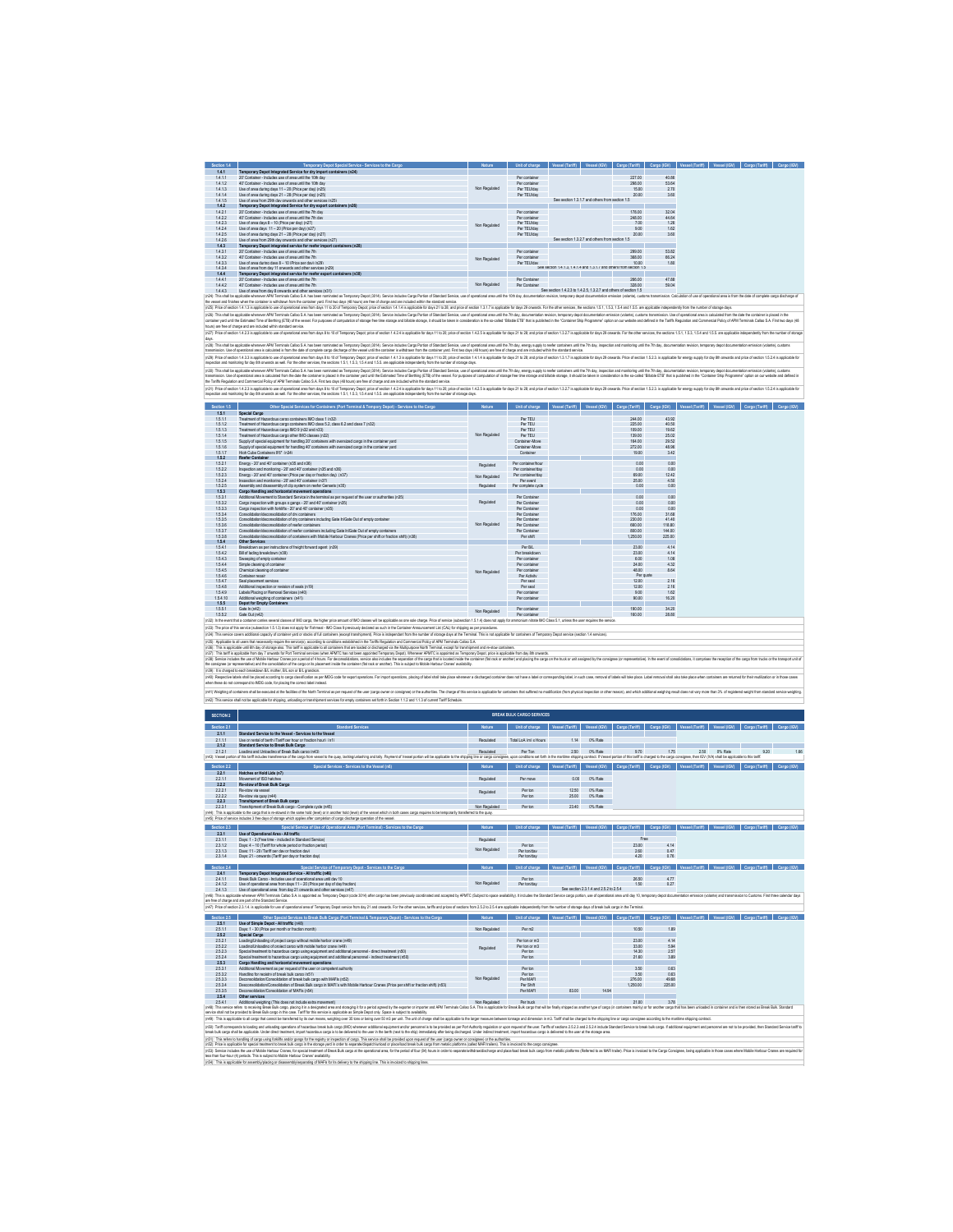| <b>SECTION 3</b> |                                                                                                                                                                                                                                                                              |               | <b>RO-RO CARGO SERVICES</b> |                        |                   |                |             |                       |              |                |             |
|------------------|------------------------------------------------------------------------------------------------------------------------------------------------------------------------------------------------------------------------------------------------------------------------------|---------------|-----------------------------|------------------------|-------------------|----------------|-------------|-----------------------|--------------|----------------|-------------|
| Section 3.1      | Standard Service                                                                                                                                                                                                                                                             | Nature        | Unit of charge              | <b>Vessel (Tariff)</b> | Vessel (IGV)      | Cargo (Tariff) | Cargo (IGV) | <b>Vessel (Tariff</b> | Vessel (IGV) | Cargo (Tariff) | Cargo (IGV) |
| 3.1.1            | Standard Service to the Vessel - Services to the Vessel                                                                                                                                                                                                                      |               |                             |                        |                   |                |             |                       |              |                |             |
| 3111             | Lise or regist of bech (Tariff per bour or fraction bout) (g1).                                                                                                                                                                                                              | Requisied     | Total LoA (m) x Hours       | 114                    | 0% Rate           |                |             |                       |              |                |             |
| 312              | Standard Service to Ro-Ro Caroo                                                                                                                                                                                                                                              |               |                             |                        |                   |                |             |                       |              |                |             |
| 3121             | Loading or Unloading of Ro-Ro Cargo (p55).<br>(n55): Vessel portion of this tariff will be charged to the Shipping line (or representative), unless manitime shipping contract indicates otherwise. If Vessel portion of this tariff is charged to the cargo consignee, then | Requisied     | Per ton                     | 3.50                   | 0% Rate           | 36.30          | 6.53        | 3.60                  | 0% Rate      | 32.30          | 6.81        |
|                  |                                                                                                                                                                                                                                                                              |               |                             |                        |                   |                |             |                       |              |                |             |
| Section 3.2      | Special Services - Services to the Vessel                                                                                                                                                                                                                                    | <b>Nature</b> | Unit of charge              | <b>Vessel (Tariff)</b> | Vessel (IGV)      | Caroo (Tariff) | Cargo (IGV) | <b>Vessel (Tariff</b> | Vessel (IGV) | Cargo (Tariff) | Cargo (IGV) |
| 321              | <b>Re-stow of Ro-Ro carno</b>                                                                                                                                                                                                                                                |               |                             |                        |                   |                |             |                       |              |                |             |
| 3211             | Reustrar via vessel                                                                                                                                                                                                                                                          | Regulated     | Per tro                     | 40.00                  | 0% Rate           |                |             |                       |              |                |             |
| 3212             | Re-stow via quay (eSS)                                                                                                                                                                                                                                                       |               | Per tro                     | 80.00                  | 0% Rate           |                |             |                       |              |                |             |
| 322              | Transhipment of Ro-Ro cargo                                                                                                                                                                                                                                                  |               |                             |                        |                   |                |             |                       |              |                |             |
| 3221             | Transhipment of Ro-Ro carpo - Complete cycle (p57)                                                                                                                                                                                                                           | Non Required  | Per ton                     | 71.60                  | 0% Rate           |                |             |                       |              |                |             |
|                  | (n56): This is applicable to the cargo that is re-stowed in the same hold (level) or in another hold (level) of the vessel which in both cases cargo requires to be terrocrafty transferred to the cuay                                                                      |               |                             |                        |                   |                |             |                       |              |                |             |
|                  | in57): Price of service includes 3 free days of storage which applies after completion of cargo discharge operation of the vessel.                                                                                                                                           |               |                             |                        |                   |                |             |                       |              |                |             |
| Section 3.3      | Special Service of Use of Operational Area (Port Terminal) - Services to the Cargo                                                                                                                                                                                           | Nature        | Unit of charge              | <b>Vessel (Tariff</b>  | Vessel (IGV)      | Cargo (Tariff) | Cargo (IGV) | <b>Vessel (Tariff</b> | Vessel (IGV) | Cargo (Tariff) | Cargo (IGV  |
| 3.3.1            | Use of Operational Area - All traffic (pS8)                                                                                                                                                                                                                                  |               |                             |                        |                   |                |             |                       |              |                |             |
| 3311             | Days: 1 - 3 (Fase time - included in Standard Service)                                                                                                                                                                                                                       | Requisied     |                             |                        |                   | Free           |             |                       |              |                |             |
| 3312             | Days: 4 = 10 (Price for total period or fraction period)                                                                                                                                                                                                                     |               | Per ton                     |                        |                   | 42.00          | 7.56        |                       |              |                |             |
| 3313             | Days: 11 - cowards (Price per day or fraction day).                                                                                                                                                                                                                          | Non Regulated | Per toniday                 |                        |                   | 15.60          | 2.81        |                       |              |                |             |
|                  | in58): Prices of this section are applicable to all types of vehicle and machinery                                                                                                                                                                                           |               |                             |                        |                   |                |             |                       |              |                |             |
|                  |                                                                                                                                                                                                                                                                              |               |                             |                        |                   |                |             |                       |              |                |             |
| Section 3.4      | Special Service of Temporary Depot - Services to the Cargo                                                                                                                                                                                                                   | <b>Nature</b> | Unit of charge              | <b>Vessel (Tarif</b>   | Vessel (IGV)      | Cargo (Tariff) | Carno (IGV) | <b>Vessal (Tariff</b> | Vessel (IGV) | Caroo (Tariff) | Carno (IGV) |
| 3.4.1            | Temporary Depot Integrated Service - All traffic (n59)                                                                                                                                                                                                                       |               |                             |                        |                   |                |             |                       |              |                |             |
| 3411             | Ro-Ro carpo in general - includes use of coerational area until day 10                                                                                                                                                                                                       |               | Per tro                     |                        |                   | 70.00          | 12.60       |                       |              |                |             |
| 3412             | Use of coerational area from day 11 cowards (Price per day or fraction day).                                                                                                                                                                                                 | Non Regulated | Per toniday                 |                        |                   | 10.00          | 1.80        |                       |              |                |             |
| 3413             | Other services (n60)                                                                                                                                                                                                                                                         |               |                             |                        | See section 3.6   |                |             |                       |              |                |             |
|                  | In59: This is applicable whenever APM Terminals Callao S.A is appointed as Termorary Depot (code 3014) after caroo has been previously coordinated and accepted by APMTC (Subject to space available). It includes the Standar                                               |               |                             |                        |                   |                |             |                       |              |                |             |
|                  | are free of charge and are part of the Standard Service. Prices of this section are applicable to all types of vehicles and machinery.                                                                                                                                       |               |                             |                        |                   |                |             |                       |              |                |             |
|                  | (n60): Prices of section 3.5 apply to other services of Temporary Depot, independently from the number of storage days of RoRo cargo.                                                                                                                                        |               |                             |                        |                   |                |             |                       |              |                |             |
|                  |                                                                                                                                                                                                                                                                              |               |                             |                        |                   |                |             |                       |              |                |             |
| Section 3.5      | Other Special Services to Ro-Ro Cargo (Port Terminal & Temporary Depot) - Services to the Cargo                                                                                                                                                                              | <b>Nature</b> | Unit of charge              | <b>Vessel (Tariff</b>  | <b>Vessel (KW</b> | Cargo (Tariff) | Carno (IGV) | <b>Vessal (Tariff</b> |              |                |             |
| 351              | Handling Services in Storage area                                                                                                                                                                                                                                            |               |                             |                        |                   |                |             |                       |              |                |             |
| 3611<br>3612     | Handling for registry of Ro-Ro camp (p61)<br>Extra movement of Ro-Ro cargo (p62)                                                                                                                                                                                             | Non Regulated | Per tren<br>Per tro         |                        |                   | 10.60<br>210   | 189<br>0.38 |                       |              |                |             |
| 352              | Deconsolidation/Consolidation                                                                                                                                                                                                                                                |               |                             |                        |                   |                |             |                       |              |                |             |
| 3.5.2.1          | Deconsolidation/Consolidation of Ro-Ro cargo with MAFIs (n63)                                                                                                                                                                                                                |               | Per MAFI                    |                        |                   | 276.00         | 49.68       |                       |              |                |             |
| 3622             | Desconsolidation(Consolidation of Ro-Ro cargo en MAFI's with Mobile Hachour Cranes (Price ner shift or fraction shift) (e84)                                                                                                                                                 | Non Regulated | Pre Shift                   |                        |                   | 1.250.00       | 225.00      |                       |              |                |             |
| 3623             | Deconsolidation/Consolidation of MAFIs (nS4)                                                                                                                                                                                                                                 |               | Per MAFI                    | 83.00                  | 1494              |                |             |                       |              |                |             |
|                  | in61) : This refers to handling of cargo using gangs and/or equipment for the registry or inspection of the cargo, as per request of the user, loango owner or consignee), or authorities.                                                                                   |               |                             |                        |                   |                |             |                       |              |                |             |
|                  | In621: Additional movement of Ro-Ro cargo between two points within the Multipurpose North Terminal facilities which is not included in the Standard Service, and upon request of the user, icargo owner or consignee) or comp                                               |               |                             |                        |                   |                |             |                       |              |                |             |
|                  | In63): This is applicable for special treatment to Ro-Ro cargo in the storage area in order to separate/dispatch/unload or place/load RoRo cargo from metalic platforms (called MAFI trailers). This is invoiced to the cargo                                                |               |                             |                        |                   |                |             |                       |              |                |             |
|                  | In54: Service includes the use of Mobile Harbour Crames, for special teatment of Ro-Ro caroo at the coerational area. for the period of four IIA1 Nours in order to separate/withdraw/dscharoe and place/bast Ro-Ro caroo form                                               |               |                             |                        |                   |                |             |                       |              |                |             |
|                  | than four-hour (4) periods. This is subject to Mobile Harbour Cranes' availability.                                                                                                                                                                                          |               |                             |                        |                   |                |             |                       |              |                |             |

| SECTION 4   |                                                                 |               | <b>SOLID BULK CARGO</b> |                 |              |                |             |                 |              |                                                                                             |             |
|-------------|-----------------------------------------------------------------|---------------|-------------------------|-----------------|--------------|----------------|-------------|-----------------|--------------|---------------------------------------------------------------------------------------------|-------------|
| Section 4.1 | Standard Service                                                | <b>Nature</b> | Unit of charge          | Vessel (Tariff) | Vessel (IGV) | Cargo (Tariff) | Cargo (IGV) | Vessel (Tariff) | Vessel (IGV) | Cargo (Tariff)                                                                              | Cargo (IGV) |
| 4.1.1       | Standard Service to the Vessel - Services to the Vessel         |               |                         |                 |              |                |             |                 |              |                                                                                             |             |
| 4.1.1.1     | Lise or regist of bech (Tariff per bour or fraction bout) (g1). | Regulated     | Total LoA (m) x Hours   | 114             | 0% Rate      |                |             |                 |              |                                                                                             |             |
| 4.1.2       | Standard Service to Solid Bulk Cargo - Services to the Cargo    |               |                         |                 |              |                |             |                 |              |                                                                                             |             |
| 4121        | Loading or Unloading of Solid Rulk                              | Requisied     | Per tro                 |                 |              | 5.91           | 1.06        |                 |              | 5.60                                                                                        | 1.01        |
| Section 4.2 | Special Services - Services to the Vessel                       | <b>Nature</b> | Unit of charge          | Vessel (Tariff) | Vessel (IGV) | Cargo (Tariff) | Cargo (IGV) | Vessel (Tariff) | Vessel (IGV) | Cargo (Tariff)                                                                              | Cargo (IGV) |
| 4.2.1       | Hatches or Hold Lids(n6)                                        |               |                         |                 |              |                |             |                 |              |                                                                                             |             |
| 4.2.1.1     | Movement of ISO hatches                                         | Regulated     | Per move                | 0.00            | 0% Rate      |                |             |                 |              |                                                                                             |             |
|             |                                                                 |               |                         |                 |              |                |             |                 |              | Vessel (KW) Carno (Tariff) Carno (KW) Vessel (Tariff) Vessel (KW) Carno (Tariff) Carno (KW) |             |
| Section 4.3 | Special Services - Services to the Carno                        |               | light of charge         | Vossel (Tariff) |              |                |             |                 |              |                                                                                             |             |
| 4.3.1       | Removelolace of artificial seconation in vessel's hold          |               |                         |                 |              |                |             |                 |              |                                                                                             |             |
| 4.3.1.1     | Remove of actificial secondico in vessel's hold                 | Regulated     | Per coeration           |                 |              | 1,500.00       | 270.00      |                 |              |                                                                                             |             |
| 4.3.2       | Use of Operational Area - All traffic                           |               |                         |                 |              |                |             |                 |              |                                                                                             |             |
| 4.3.2.1     | Days: 1 - 5 (Free time - included in Standard Service) (n65)    | Regulated     |                         |                 |              | Free           |             |                 |              |                                                                                             |             |
| 4.322       | Days: 6 - 15 (Price for whole period or fraction period)        |               | Per tron                |                 |              | 290            | 0.52        |                 |              |                                                                                             |             |
| 4323        | Days: 16 - 30 (Price for whole period or fraction neticol)      | Non Regulated | Per tro                 |                 |              | 400            | 0.72        |                 |              |                                                                                             |             |
| 4.3.2.4     | Days: 31 - onwards (Price per day or fraction day)              |               | Per toniday             |                 |              | 0.40           | 0.07        |                 |              |                                                                                             |             |
| 4.3.3       | Other services                                                  |               |                         |                 |              |                |             |                 |              |                                                                                             |             |
| 4.3.3.1     | Additional weighing (Extra movement is not included) (n66)      | Non Regulated | Per truck               |                 |              | 2100           | 3.78        |                 |              |                                                                                             |             |

4.3.3.1 Additional weighing (Extra movement is not included) (n66) Non Regulated Per truck 21.00 3.78 (n65): Free days are given to goods which use absorbing towers and silos. (n66): This service shall be provided within facilities of Multipurpose North Terminal as per request of user or authorities. (Extra) movement of solid bulk cargo is requested from its stacking area to the Gates area. Such service does not include extra movement service.

| <b>SECTION 5</b> |                                                                                                                                                                                                                                |               | <b>LIQUID BULK CARGO</b> |     |             |                |           |             |                                                                                                                               |             |
|------------------|--------------------------------------------------------------------------------------------------------------------------------------------------------------------------------------------------------------------------------|---------------|--------------------------|-----|-------------|----------------|-----------|-------------|-------------------------------------------------------------------------------------------------------------------------------|-------------|
| Section 5.1      | Standard Service                                                                                                                                                                                                               | <b>Nature</b> | Heit of charge           |     | Vessel (KW) | Caroo (Tariff) | Camp (KW) | Vessel (KW) | Carpo (Tariff)                                                                                                                | Cargo (IGV) |
| 5.1.1            | Standard Service to the Vessel - Services to the Vessel                                                                                                                                                                        |               |                          |     |             |                |           |             |                                                                                                                               |             |
| 5.1.1.1          | Use or rental of berth (Tariff per hour or fraction hour) (n1)                                                                                                                                                                 | Regulated     | Total LoA (m) x Hours    | 114 | 0% Rate     |                |           |             |                                                                                                                               |             |
| 5.1.2            | Standard Service to Liquid Bulk Cargo - Services to the Cargo                                                                                                                                                                  |               |                          |     |             |                |           |             |                                                                                                                               |             |
| 5121             | Loading or Unloading of Liquid Bulk                                                                                                                                                                                            | Requisied     | Per ton                  |     |             | 2.64           | 0.48      |             | 2.50                                                                                                                          | 0.45        |
|                  |                                                                                                                                                                                                                                |               |                          |     |             |                |           |             |                                                                                                                               |             |
| Section 5.2      | Special Services - Services to the Cargo                                                                                                                                                                                       | Nature        | Linit of charge          |     |             |                |           |             | Vessel (Tariff)   Vessel (IGV)   Cargo (Tariff)   Cargo (IGV)   Vessel (Tariff)   Vessel (IGV)   Cargo (Tariff)   Cargo (IGV) |             |
| 5.2.1            | <b>Use of Contention Barriers</b>                                                                                                                                                                                              |               |                          |     |             |                |           |             |                                                                                                                               |             |
| 5211             | Use of Contention Barriers (Tariff per day or fraction day) (n67)                                                                                                                                                              | Regulated     | Per day                  |     |             | 1.160.00       | 208.80    |             |                                                                                                                               |             |
|                  | in67: This is applicable for the use of contention barriers during loading and unloading coessilons of hazandous and/or cools such as invitocarbons and other louid bulk. Service includes olacing and oriention barriers as w |               |                          |     |             |                |           |             |                                                                                                                               |             |
|                  | cargo consignee, unless otherwise detailed in the maritime shipping contract.                                                                                                                                                  |               |                          |     |             |                |           |             |                                                                                                                               |             |
|                  |                                                                                                                                                                                                                                |               |                          |     |             |                |           |             |                                                                                                                               |             |
|                  |                                                                                                                                                                                                                                |               |                          |     |             |                |           |             |                                                                                                                               |             |

| SECTION 6   |                                                                               |           | <b>PASSENGERS</b>     |      |      |       |      |                                                                                                                               |  |  |
|-------------|-------------------------------------------------------------------------------|-----------|-----------------------|------|------|-------|------|-------------------------------------------------------------------------------------------------------------------------------|--|--|
| Section 6.1 | Standard Service                                                              | Nature    | light of charge       |      |      |       |      | Vessel (Tariff)   Vessel (IGV)   Cargo (Tariff)   Cargo (IGV)   Vessel (Tariff)   Vessel (IGV)   Cargo (Tariff)   Cargo (IGV) |  |  |
| 6.1.1       | Standard Service to the Vessel - Services to the Vessel                       |           |                       |      |      |       |      |                                                                                                                               |  |  |
| 6.1.1.1     | Use or rental of berth (Tariff per hour or fraction hour) (n1)                | Regulated | Total LoA (m) x Hours | 1.14 | 0.21 |       |      |                                                                                                                               |  |  |
| 6.1.2       | <b>Standard Service per Passenper</b>                                         |           |                       |      |      |       |      |                                                                                                                               |  |  |
| 6.1.2.1     | Standard Service per Passenger (n68)                                          | Requisier | Per Passenner         |      |      | 13.01 | 2.34 |                                                                                                                               |  |  |
|             | in68) Children under 12 years old and crew members are not subject to charge. |           |                       |      |      |       |      |                                                                                                                               |  |  |

| <b>SECTION 7</b> |                                                                     |               | OTHER COMMON SERVICES TO THE VESSEL (n69) |                 |              |                |             |                 |                                         |  |
|------------------|---------------------------------------------------------------------|---------------|-------------------------------------------|-----------------|--------------|----------------|-------------|-----------------|-----------------------------------------|--|
| Section 7.1      | Special Services - Services to the Vessel                           | Nature        | Unit of charge                            | Vessel (Tariff) | Vessel (IGV) | Cargo (Tariff) | Cargo (IGV) | Vessel (Tariff) | Vessel (IGV) Cargo (Tariff) Cargo (IGV) |  |
| 7.1.1            | <b>Use of Contention Barriers</b>                                   |               |                                           |                 |              |                |             |                 |                                         |  |
| 7.1.1.1          | Use of Contention Barriers (Tariff per hour or fraction hour) (n70) | Regulated     | Por dia                                   | 1,160.00        | 208.80       |                |             |                 |                                         |  |
| 7.1.2            | Hold Cleaning (n71)                                                 |               |                                           |                 |              |                |             |                 |                                         |  |
| 7.1.2.1          | Vessel Holds deaning (price per gang-shift or fraction) (n72)       | Non Required  | Per cang/Shift                            | 510.00          | 91.80        |                |             |                 |                                         |  |
| 7.1.2.2          | Unloading of solid waste (price per M3 or fraction) (n73)           | Non Regulated | Per M3                                    | 255.00          | 45.90        |                |             |                 |                                         |  |
| 7.1.3            | Sludge Management                                                   |               |                                           |                 |              |                |             |                 |                                         |  |
| 7.1.3.1          | Oily Waste Management (n74)                                         | Non Regulated | Per truck                                 | 1,326.00        | 238.68       |                |             |                 |                                         |  |
| 7.1.3.2          | Unloading of solid waste (price per M3 or fraction) (n75)           | Non Regulated | Per M3                                    | 357.00          | 64.26        |                |             |                 |                                         |  |
| 7.1.4            | Other services                                                      |               |                                           |                 |              |                |             |                 |                                         |  |
| 7.1.4.1          | Water supply (n76)                                                  | Non Required  | Per ton                                   | 8.70            | 1.57         |                |             |                 |                                         |  |
| 7142             | Phone service                                                       | Non Required  | Per artisty                               | Per quote       |              |                |             |                 |                                         |  |

7.141 Watername in the state of the state of the control of the School of the School of the School of the School of the School of the School of the School of the School of the School of the School of the School of the Scho

**SECTION 8 COMMERCIAL POLICIES (n77)** Section 1: "Basic Continue" (Section of Carlo Continue) Section (Section 1: "Beach Continue" (Section 1: "Beach Continue" (Section 1: "Beach Continue" (Section 1: "Beach Continue" (Section 1: ""Description of Continue") (S (hTis anterorbideabarya calcing burn wash nownable addit burn wash substituted in the state of mail of the mail of the same hand the same hot Phot desain by Phot desain and washes to be added to also also also also also al

|                    | 20 <sup>e</sup> Container                                                                                                                                                                                                      | Non Regulated | Per container |  |        | 36.00 |  |  |  |  |  |  |
|--------------------|--------------------------------------------------------------------------------------------------------------------------------------------------------------------------------------------------------------------------------|---------------|---------------|--|--------|-------|--|--|--|--|--|--|
| 8112               | 40° Container                                                                                                                                                                                                                  |               | Per container |  | 250.00 | 45.00 |  |  |  |  |  |  |
| 8.1.2              | Cancellation of break bulk and ro-ro cargo loading (n79)                                                                                                                                                                       |               |               |  |        |       |  |  |  |  |  |  |
|                    | In 77: For further details on the scope and conditions of applicable discounts, offers and promotions, see Charter V of Tariffs Regulation and Commercial Policy of JPM Terminals Callao S.A. published on website www.apminmi |               |               |  |        |       |  |  |  |  |  |  |
|                    | In78): This is applicable whenever the user (consigner, recreamitative or shipping ling) withdows a container after canceling container loading. Price covers resource costs involved in standard service cancellation and con |               |               |  |        |       |  |  |  |  |  |  |
| more than 48 hours |                                                                                                                                                                                                                                |               |               |  |        |       |  |  |  |  |  |  |
|                    |                                                                                                                                                                                                                                |               |               |  |        |       |  |  |  |  |  |  |

non the Stors.<br>My its splace whose the asy company reported to say in phyllom the angle that benchy address and weat, and in initias, dangel was analy division angles Strate (angles with the design prior) and including wit

 $\sim$ 

**COMEXEN FOLOES**<br>Rocking, dress are **neuerons**<br>Theory, dress are new production in the material and the material and and a state of the internet by PNT TRINAS CALIAS A complete the projet of our decisions, equity, minity,

*Discounts* Discounts shall be effective during the period established by APM TERMINALS CALLAO S.A. User shall consider the possibility that discounts may not be renewed.

Prowits addressing y day.<br>Pel 1560MAS CALAO S. hay langoshiy povide, as pat a face meeting port of the product as the path of the second<br>Pel 1560MAS CALAO S.1 and also path in minimation of sounds, performance and the seco

Central APPLICATION O'EXCOUTE OFFISI AND PROMITORS<br>Well Total Contral Central Accounts of the proposition is less of oursel Tarts and/or Priors applicable bits Vessel and/or the Carp considering the Moleky orbital<br>Well com

Constant of Constant of Industrial Constant of the State And the district of the State of State And the State And the State And the State And the State And the State And the State And the State And the State And the State